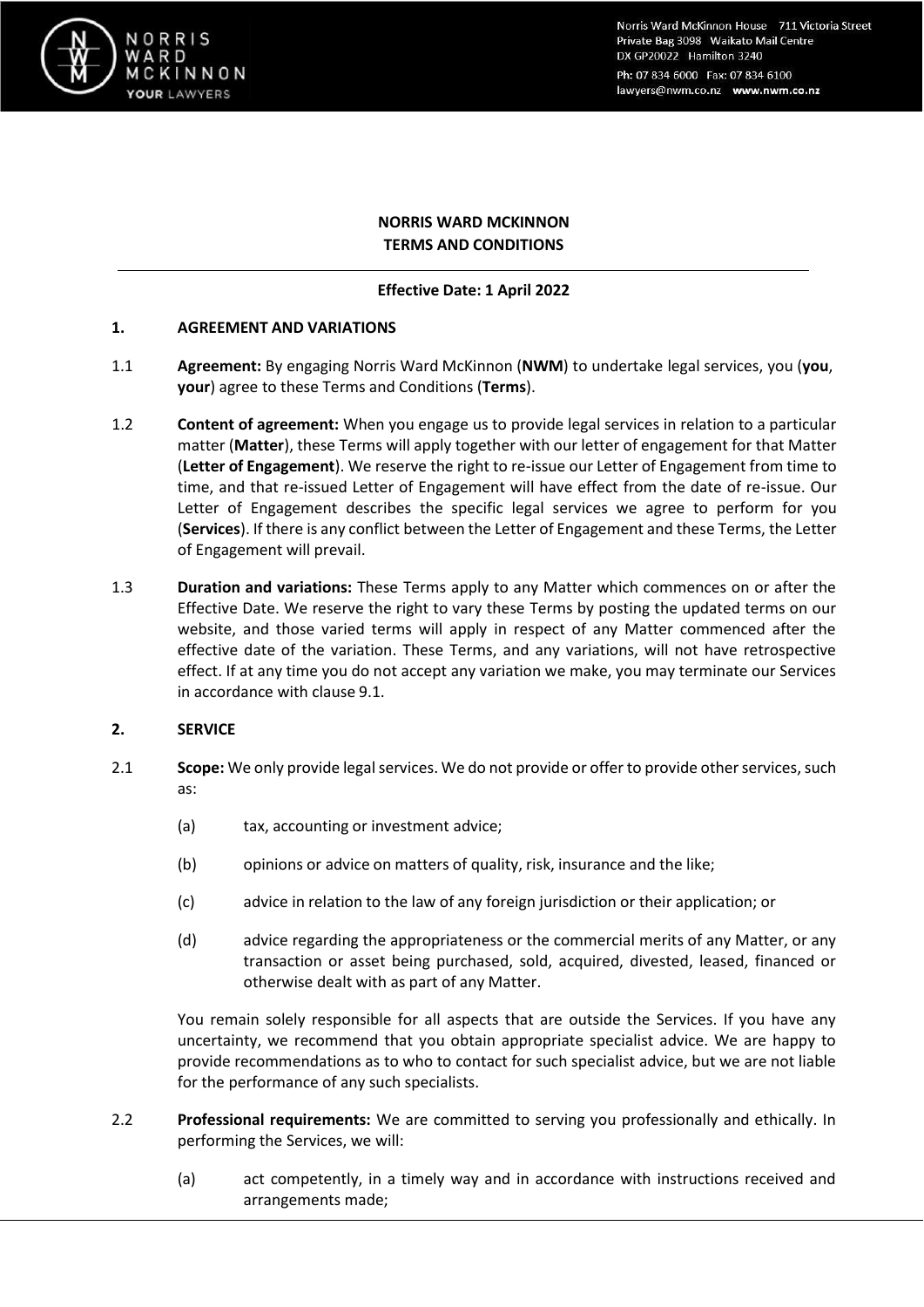- (b) protect and promote yourinterests and act for you free from compromising influences or loyalties;
- (c) discuss with you your objectives and how they could best be achieved;
- (d) provide you with information about the work being done, who will do it and the way the Services will be provided;
- (e) charge you a fee that is fair and reasonable and let you know how and when you will be billed;
- (f) give you clear information and advice;
- (g) treat you fairly, respectfully and without discrimination;
- (h) keep you informed about the work being done and advise you when it is completed; and
- (i) let you know how to make a complaint and deal with any complaint promptly and fairly.
- 2.3 **Duties:** Our duties are owed to you, being the person named in our Letter of Engagement. The obligations we owe you as a client are described in the Lawyers: Conduct and Client Care Rules (**Rules**) as prescribed by the Lawyers and Conveyancers Act 2006 (**Act**). Those obligations are subject to overriding duties that we owe, including as officers of the Courts and in relation to the administration of justice.
- 2.4 **Instructions:** You agree to promptly provide us with clear instructions regarding each Matter. Where clear instructions cannot be readily obtained from you, we may stop work on a Matter until these are received.
- 2.5 **Communication:** We do not accept any liability for loss arising from non-receipt of, damage to, or compromise of any communication, including e-mail or other internet-based communications.
- 2.6 **Reliance:** Only you may rely on the advice we provide. A third party must not rely on any advice we provide, without our prior written consent.
- 2.7 **Intellectual property:** We, and our licensors, retain ownership of all intellectual property rights in any document or other material we create for or provide to you as part of the Services (**Output**), unless we otherwise agree. You may copy, use and distribute the Output only for the purposes contemplated by the Services (if any).

#### **3. CLIENT ONBOARDING**

- 3.1 **Legislative frameworks:** Law firms are required to have systems in place to help tackle money laundering and financing of terrorism, under the Anti-money Laundering and Countering Financing of Terrorism Act 2009. This means we need to on-board you as a client and complete 'client due diligence'. We refer to this as completing 'CDD'.
- 3.2 **Identifying information:** We are required to obtain information identifying you and those that are able to act on your behalf. Depending your entity type, we may also need to obtain information about your assets, financial arrangements and ownership. In addition, where any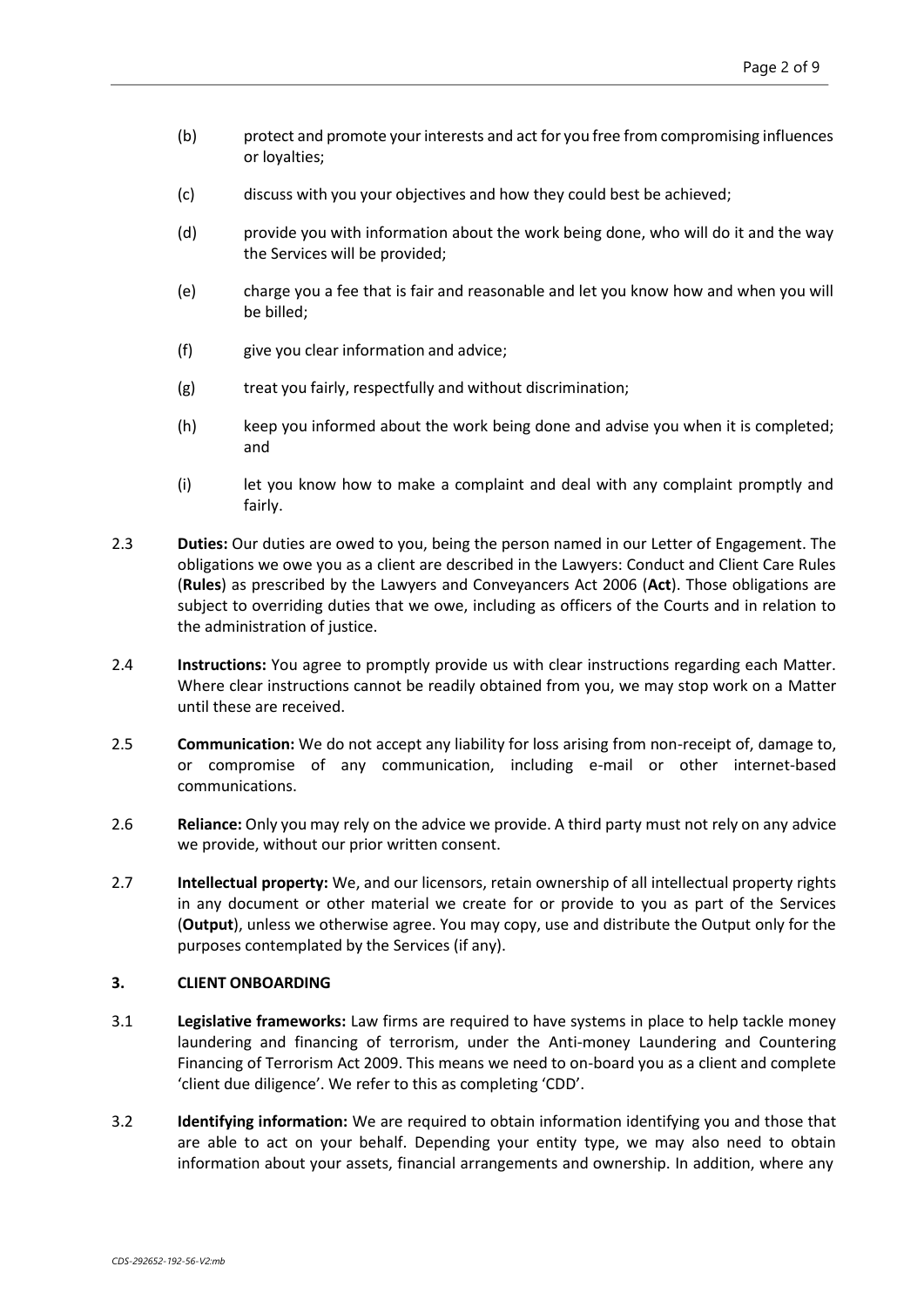existing information we hold is outdated, or there has been some change, we may also need to collect additional information from you. This information is held by us on a confidential basis.

- 3.3 **Process:** We will follow-up with you separately to let you know what information we need to collect and determine the best way of collecting it. We may utilise the services of a specialist CDD business, such as First AML, to assist us with completing CDD..
- 3.4 **AML charges:** An administration charge will be incurred in relation to the completion of CDD. Our standard CDD administration charges are as follows:

| <b>Initial CDD</b> |                   | <b>Updating CDD</b> |                                         |
|--------------------|-------------------|---------------------|-----------------------------------------|
| Simple             | \$75 (plus GST)   | Simple              | $\vert$ \$50 (plus GST)                 |
| Standard           | $$125$ (plus GST) |                     | Standard   \$100 (plus GST)             |
| Involved           | $$200$ (plus GST) |                     | Involved $\frac{1}{2}$ \$150 (plus GST) |

- 3.5 **Commencement:** We may be required to obtain all necessary information and complete CDD before we commence work for you on a Matter. Therefore, a delay in providing the information may cause a delay in the provision of our Services.
- 3.6 **Termination:** Where we are unable to obtain all necessary information to complete CDD we may terminate the Services by notice in writing to you.

## **4. WARRANTIES, LIABILITY AND INSURANCE**

- 4.1 **Consumer Guarantees Act:** Where you are retaining us to do work for you for the purposes of a business (and not personal or domestic purposes), and you are in trade, you agree that the Consumer Guarantees Act 1993 (**CGA**) will not apply to the provision of the Services. In all other cases the CGA will apply.
- 4.2 **Limitation of liability:** If the CGA does not apply, our liability to you is limited in aggregate, in respect of each engagement to perform Services, to \$500,000. We will not be liable to you in excess of this amount, whether as a result of any act or omission, and whether in contract, tort (including negligence), statute, equity or otherwise. Where we are acting for more than one person or entity in respect of an engagement to perform Services, this aggregate liability cap applies in respect of all people or entities. This liability cap is for the benefit of us, and all of our partners, employees, contractors and agents.
- 4.3 **Further limitations of liability:** In addition to the limitation of liability set out above, we may require specific limitations and exclusions of liability to be agreed before we agree to perform Services for you, or during the provision of Services where the scope of such Services changes or becomes known in more detail. If an additional limitation or exclusion of liability applies, it will be set out in our Letter of Engagement or other written correspondence with you.
- 4.4 **Lawyers Fidelity Fund:** The lawyers fidelity fund exists to provide compensation if you suffer a monetary loss in certain circumstances. These circumstances are the theft by a lawyer of money or other valuable property entrusted to that lawyer while they are providing legal services to you or while they are acting as a trustee. The maximum amount payable from the fund by way of compensation is limited to \$100,000 per individual claimant. Except in certain circumstances, the fund does not cover you for any loss relating to money that you instruct us to invest on your behalf.
- 4.5 **Professional indemnity insurance:** We hold professional indemnity insurance that meets or exceeds the minimum standards specified by the New Zealand Law Society.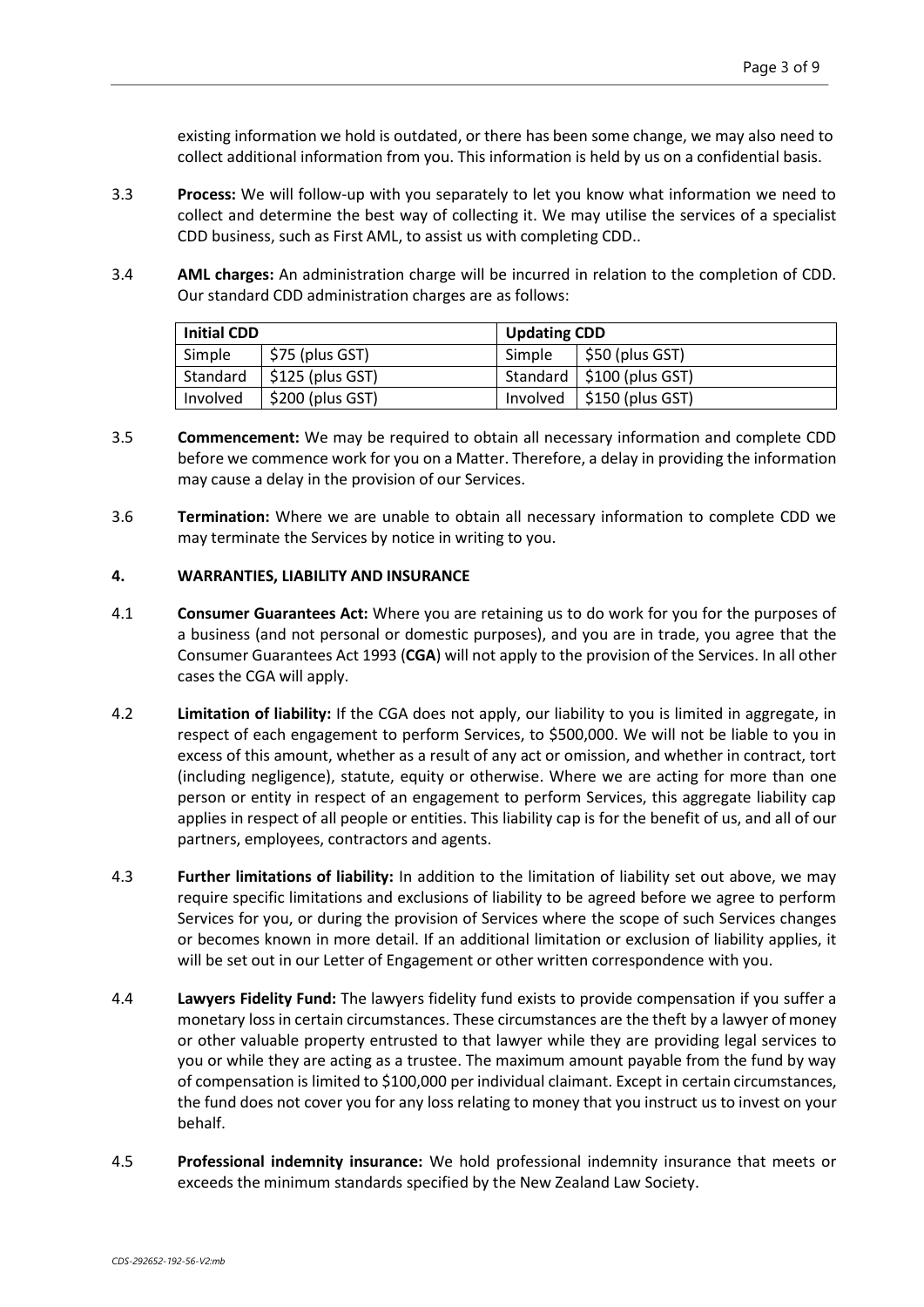## **5. FEES AND CHARGES**

- 5.1 **Obligations:** Our fees and charges are required to be calculated in accordance with the Rules and the Act.
- 5.2 **Fees:** Unless we have agreed to another fee structure with you in writing, our fees for undertaking Services(**Fees**) are generally based on the time expended to complete the Services, which is charged at our usual hourly rates, but are subject to other relevant factors specified by the Act. Such relevant factors include:
	- (a) the importance of the Services to you, and the results achieved;
	- (b) the urgency and circumstances in which the Services are undertaken, and any time limits imposed, including those time limits imposed by you;
	- (c) the degree of risk assumed by us, including the amount or value or any property involved;
	- (d) the complexity of the Services and the difficulty or novelty of the questions involved;
	- (e) the possibility that the acceptance of the particularretainer will preclude future clients engaging us;
	- (f) the reasonable costs of running a law firm;
	- (g) any estimate provided; and
	- (h) the fees customarily charged in the market and locality for similar legal services.
- 5.3 **Hourly rates:** Our hourly rates are based on the level of skill, experience, specialist knowledge, reputation and ability of the people undertaking the Services. Our hourly rates are specified in our Letter of Engagement and are available on request. Our hourly rates may change as at 1 April each year, or if one of Our team members changes their role during the year, without notice to you.
- 5.4 **Services:** Services carried out by us may include (without limitation) meetings, phone calls, video conferences, emails with you or on your behalf, considering and analysing the relevant law and facts, reading, considering and analysing relevant information, drafting and amending documents, involvement in court proceedings (if applicable), instructing third parties on your behalf and time spent travelling.
- 5.5 **Administration Fee:** Personal or executive assistants will not charge for administrative work. However, they may charge for time spent at their usual hourly rate when undertaking legal executive tasks as part of the Services, which will comprise part of our Fees. We charge an administration fee calculated at up to 6% of our Fees (**Administration Fee**) to cover offices expenses and related costs, including for example toll calls, faxes, photocopying and postage.
- 5.6 **Disbursements:** Disbursements are the costs that we incur directly as a result of undertaking the Services for you or that we incur on your behalf as your agent (**Disbursements**). They are separately listed in our invoice and are additional to our Fees and Administration Fee. Disbursements are recovered at their cost to us with no margin. Disbursements may include for example third party agency fees for the completion of CDD, public registry search and registration fees, other agent's fees, third party payments, court and tribunal filing fees,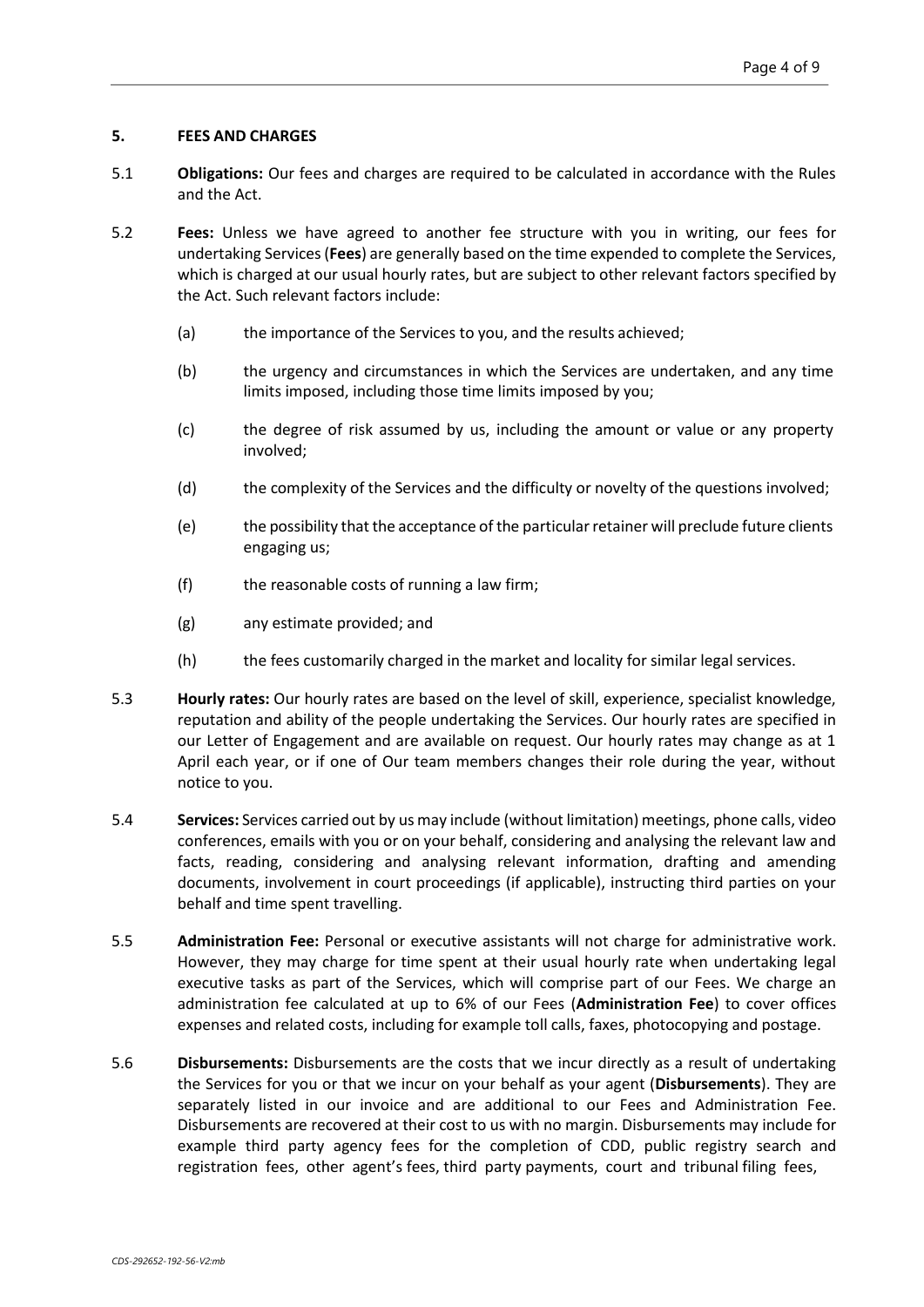barrister's fees, and travel expenses. You authorise us to determine whether each Disbursement has been incurred by us as principal or as your agent.

- 5.7 **Commission:** Where we are holding monies on your behalf on interest bearing deposit, unless otherwise agreed we will deduct a commission of 5% of gross interest received (**Commission**).
- 5.8 **GST:** We charge GST in addition to our Fees, and on our Administration Fees, Disbursements and Commission (**Charges**). We will require you to pay the GST component of any Disbursements.
- 5.9 **Estimates:** We may provide estimates of our Fees from time to time. Unless expressly stated, we do not provide quotes. Any estimate provided is subject to change and is not a quote. We will use reasonable endeavours to advise you if an estimate is likely to be exceeded. Fee estimates are exclusive of, and plus, GST and Charges.
- 5.10 **Credit limit:** We may allocate a credit limit to you, which will apply in respect of all amounts that you may owe us from time to time. Your credit limit must not be exceeded. We may alter the credit limit from time to time in our discretion. Your credit limit is confidential. If your credit limit is exceeded, we may stop doing your work, and request that any third parties we have instructed to stop doing your work, until payment is received or we agree alternative arrangements with you.
- 5.11 **Security:** In some cases, we may require you to provide security for payment, for example a personal guarantee from the directors/shareholders where we are acting for a company. We can stop providing the Services until you have provided that security.

#### <span id="page-4-1"></span>**6. INVOICING AND PAYMENT**

- 6.1 **Agreement to pay:** By engaging us to perform the Services, you agree to pay our Fees and Charges.
- 6.2 **Invoice timing:** We will issue you with an invoice for our Fees and Charges in arrears, at the end of each month, when a material milestone is completed, or on completion of your Matter. We may provide interim invoices during a month if we reasonably consider that our Fees and Charges are approaching or exceeding your credit limit, or where they have accrued to a material amount.
- 6.3 **Payment:** Unless we have agreed to an another payment timeframe with you in writing, you must pay each invoice issued by us within 14 days after the date of our invoice.
- <span id="page-4-0"></span>6.4 **Authority to deduct:** You irrevocably authorise us at any time, and without notice, to deduct our invoiced Fees and Charges from any money that we hold on your behalf (including a payment in advance, bond or other amount), and to apply the deducted amount in satisfaction of the applicable invoice.
- 6.5 **Payment methods:** You can pay any amount due to us by electronic banking to our nominated account, which is set out on our invoice or in the information accompanying our invoice. Alternatively, our Hamilton reception has credit card payment facilities available during business hours. We no longer accept cheques.
- 6.6 **Instructions on behalf and joint instructions:** If you engage us on behalf of another person or entity, we will issue our invoices for Fees and Charges to you, and you must seek reimbursement from the other person. Where you engage us together with one or more other people or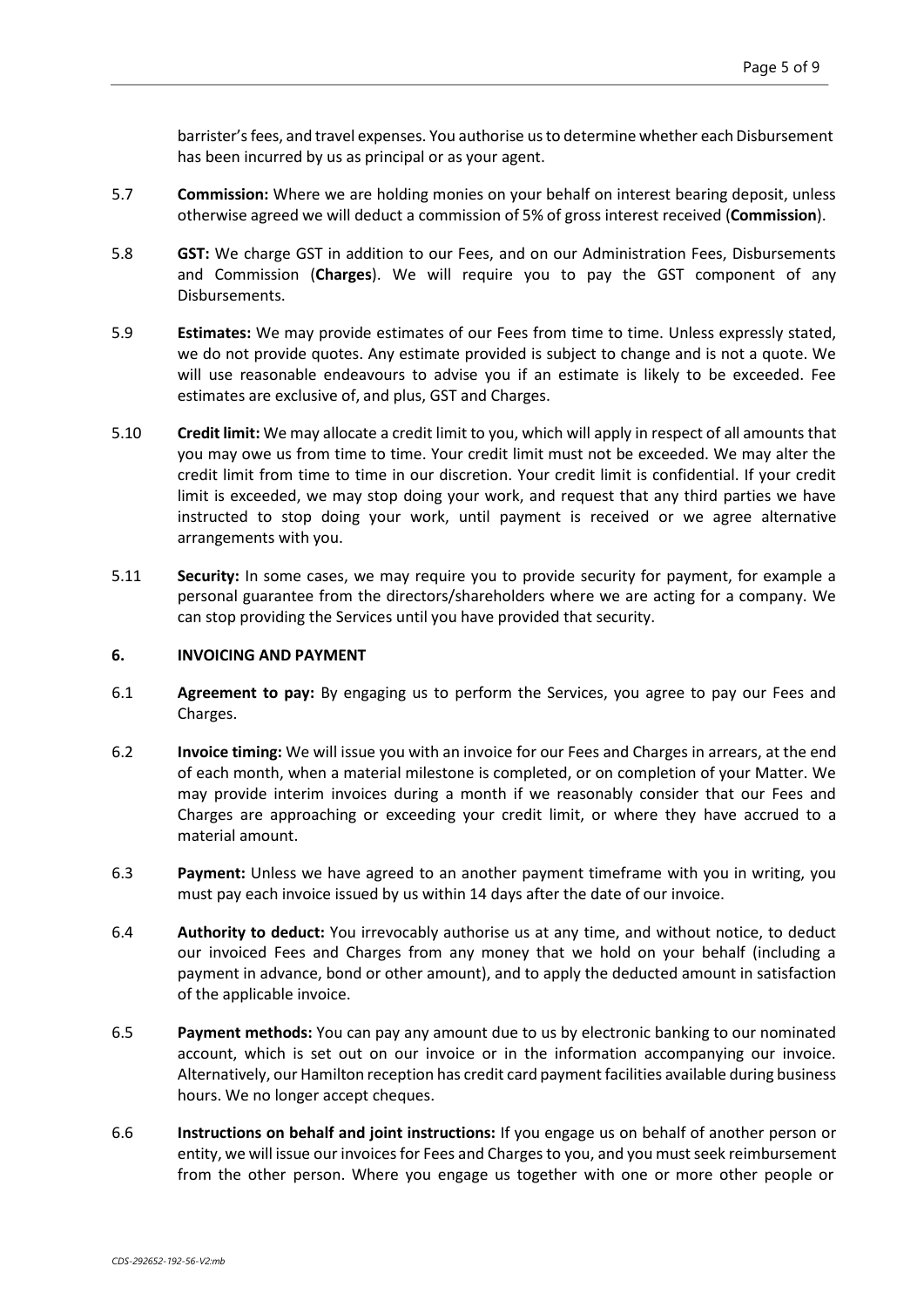entities, each of the people and entities engaging us are jointly and severally liable for the payment of our invoices for Fees and Charges.

6.7 **Disputed amounts:** If you dispute any amount invoiced, please contact usto discussthe matter. You can contact the person performing the Services, the person supervising the Services being undertaken (contact details are set out in our Letter of Engagement) or our General Manager whose contact details are set out in the Complaints section below.

### **7. PAYMENTS IN ADVANCE AND BONDS**

- 7.1 **Payments in advance:** We may require you to pay us in part or in full before we start undertaking Services, or at any point during a Matter. Such funds will be held in our trust account and are subject to deduction as set out in clause [6.4 a](#page-4-0)bove. We may stop performing Services until any such amount is paid to us.
- 7.2 **Bonds:** We may require you to pay a bond to us before we start undertaking the Services, or at any point during a Matter. Such funds will be held in our trust account for the duration of the Matter, and are subject to deduction as set out in clause [6.4 a](#page-4-0)bove. If we deduct any amount from the bond, we can stop performing work until the full amount of the bond has been reinstated.
- 7.3 **Significant disbursements:** If we anticipate having to pay significant Disbursements on your behalf, we may require that you pay these to us into our trust account in advance of being incurred by us, and you authorise us to use such funds to pay the Disbursements.

## **8. FAILURE TO PAY ON TIME**

- 8.1 **Anticipated payment problems:** Please urgently contact us if at any stage you consider that you may have difficulty in paying our Fees and Charges, whether invoiced or not. Legal aid may be available in respect of some Services, and in other cases we may be able to refer you to another lawyer.
- 8.2 **Our options:** If you do not pay any amount invoiced to you on or prior to the due date for payment, we may do one or more of the following, without prejudice to any of our other rights or remedies:
	- (a) charge interest at a rate of 10% per annum, calculated on a daily basis from the due date for payment until the date that payment is actually made to us, and you agree to pay such interest;
	- (b) take action against you to recover any monies due, including without limitation debt recovery, listing you with a credit referencing agency or enforcing any security you have provided to us;
	- (c) charge you all costs and expenses we incur (whether internal or external) in recovering or attempting to recover any amount that you owe us, including legal costs on a solicitor-client basis; or
	- (d) stop doing further work for you, or any entity associated with you in relation to any one or more Matters.
- <span id="page-5-0"></span>8.3 **Lien:** You acknowledge that we may have a solicitors' lien in relation to any documents, records, files or property that we hold on your behalf. A lien is a right for us to retain your property until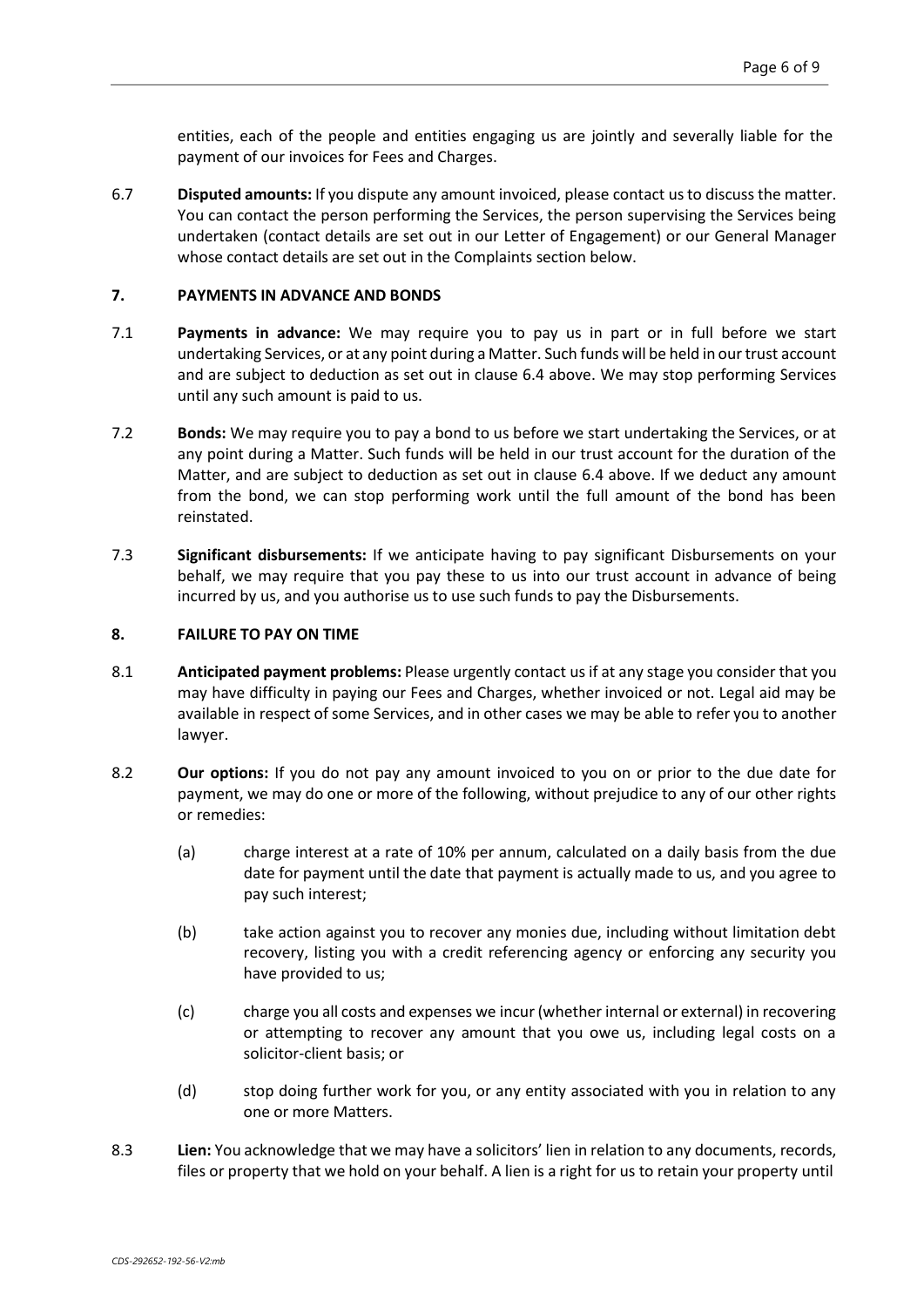we have received payment in full. Any lien that we have is subject to our obligations under the Rules, the Act and the Privacy Act 2020.

## **9. TERMINATION OF SERVICES**

- <span id="page-6-0"></span>9.1 **Your right to terminate:** You may terminate all or part of the Services at any time, by providing reasonable written notice to us.
- 9.2 **Our right to terminate:** We may terminate all or part of the Services by providing reasonable written notice to you where we have good cause to do so. Good cause may include situations such as where you do not provide us with prompt instructions, you are unable to, or do not, pay our fees, you give us instructions that require us to breach any professional or ethical obligation we have, where your conduct towards us or any of our staff or other clients is inappropriate, you mislead or deceive us in any material respect, or in non-litigation Services you act against our advice or act in a way that we believe is highly imprudent and may be inconsistent with our fundamental obligations as lawyers. If we terminate the Services, we will use reasonable efforts to help find you a new lawyer.
- 9.3 **Effect of termination:** If the Services are terminated, we will issue one or more final invoices for our Fees and Charges accrued to the date of termination. Payment of all invoiced amounts, including the final invoice, are payable in accordance with clause [6.](#page-4-1)

### **10. MONEY HANDLING**

- 10.1 **Trust account:** We maintain a trust account for all funds that we hold on behalf of clients, except those funds that we receive for the payment of an invoice. Our trust account name and number is: Norris Ward McKinnon Trust Account 02 0316 0400123 02.
- 10.2 **Cleared funds:** Money that we receive into our trust account must be cleared before we can pay it out. Money becomes cleared when it is no longersubject to recall or reversal. If you are buying property, refinancing or undertaking another transaction, then you will need to ensure the payment to us is in cleared funds (which can be arranged with your bank), or pay it to us with enough time for the payment to clear. Where we receive money from a third party on your behalf, we will wait for that money to clear before paying it out to you.
- 10.3 **Interest:** If we hold funds on your behalf, we will deposit them into our trust account. No receipt will be issued unless you request one. Where you have complied with applicable law (for example banking requirements such as FATCA, CRS and AEOI) and where it is reasonable and practicable, we will place those funds on interest bearing deposit. In all other cases, funds will not earn interest.
- 10.4 **Interest rate:** The deposit interest rate will be that offered by our bank, less the banks' commission and our Commission. We are not responsible to obtain the best interest rate available. Interest rates are all subject to change.
- 10.5 **Tax:** Withholding tax will be deducted on interest earned and paid to the IRD. If we do not have your IRD number, withholding tax will be deducted at the default rate, which may be higher than your actual tax rate.
- 10.6 **Currency:** Our trust account is held in NZD. If money is paid to our trust account in a foreign currency, we will convert that money to NZD at the rate available by our bank. We are not responsible to obtain the best exchange rate available. Exchange rates are all subject to change. Exchange fees are at your cost.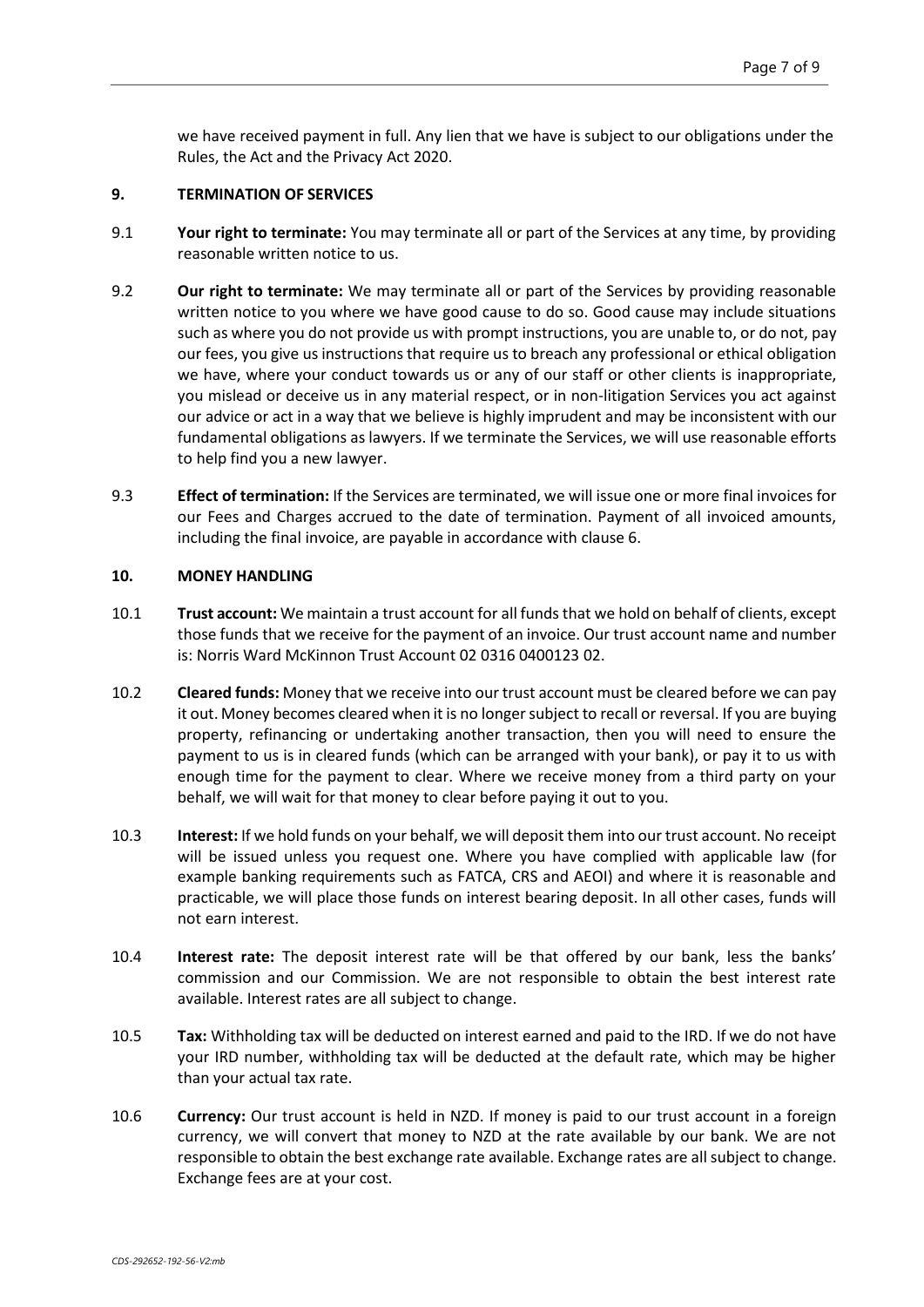- 10.7 **Setoff:** Money we hold on your behalf is subject to deduction pursuant to clause [6.4 a](#page-4-0)nd may be subject to the lien described in clause [8.3.](#page-5-0)
- 10.8 **Dormant Balances:** If we have credit balances in our trust account in your name of less than \$40, and after making appropriate efforts we are unable to contact you (and we do not have details of your previously nominated bank account), you authorise us to donate those credit balances to a charity (registered pursuant to the Charities Act 2005) of our choosing. This authorisation is in addition to any other right available to us, for example paying that credit balance to the IRD as unclaimed money.

## **11. INFORMATION HANDLING**

- 11.1 **Provision of information:** You agree to provide us with any information that we may reasonably require to carry out the Services, meet our statutory obligations, enforce any of our legal rights against you, and for our statistical and practice development purposes. You are responsible for the accuracy of any information that you provide to us, as we will act in reliance on the information you provide.
- 11.2 **Required information:** If we are required to collect information pursuant to applicable law, we will let you know what law applies and whether the supply of information is voluntary or mandatory, and, if voluntary, the effect of not providing the information.
- 11.3 **Indemnity:** You agree to indemnify us against all liability arising out of or flowing from your provision to us of information that is incorrect or otherwise misleading, where we have acted or relied upon this information. You acknowledge that we do not have to check the accuracy of information that you provide to us.
- 11.4 **Storage:** We may store your information electronically and/or physically, in our discretion. Physical information you provide to us may be scanned, and stored electronically. We may destroy the original unless you first request it to be returned to you or we have agreed to hold it in safe custody (for example your Will).
- 11.5 **Retention:** Copies of all files will be retained electronically for a minimum period of seven months after we have notified you that we have completed your Matter, or such longer period as may be required by the New Zealand Law Society. At the end of this period, we may, in our discretion, destroy the electronic files without further notice to you. Where an electronic copy of a file is destroyed by us in accordance with the above authority, you release us from all liability whether direct, indirect or consequential, arising out of or flowing from such destruction.
- 11.6 **Collection:** At any time prior to destruction, you may notify us in writing that you wish to receive a copy of your electronic file. We may retain a copy of your file, and may also remove any information that belongs to us. Where we are acting for multiple clients on one file, or a person that is not our client requests a file, we will require the written consent of all clients before we release the information.
- 11.7 **Confidentiality and privacy:** Any confidential information provided to us is held subject to the Rules and the Act. Any personal information held by us about you is held subject to the Privacy Act 2020 and our Privacy Policy which is available at nwm.co.nz.

## **12. GENERAL**

- 12.1 **Partnership changes:** These Terms are not affected by any change in the makeup of the Norris Ward McKinnon partnership.
- *CDS-292652-192-56-V2:mb* 12.2 **Governing law:** These Terms are governed by New Zealand laws, and the New Zealand Courts have non-exclusive jurisdiction to determine any dispute arising out of these Terms.